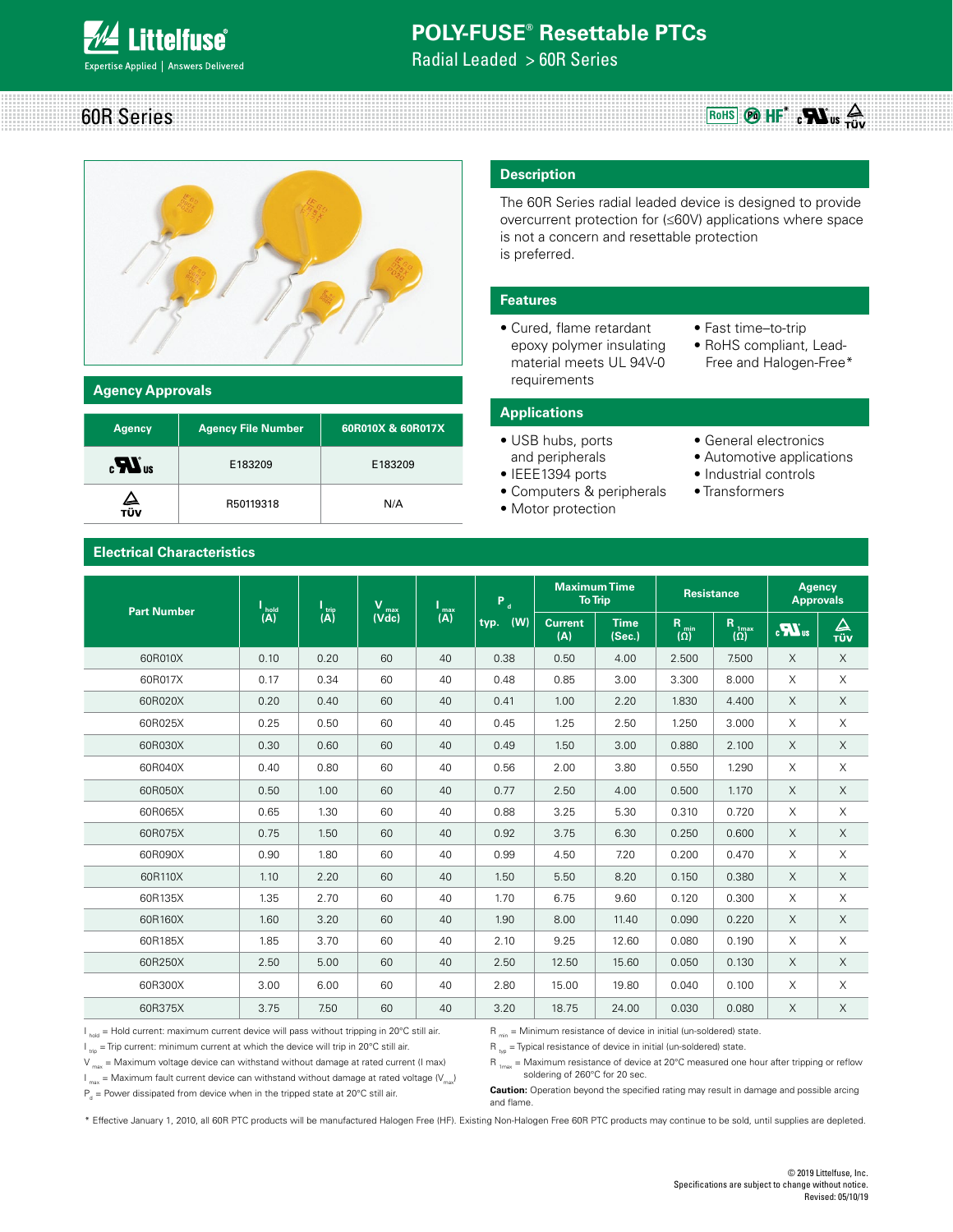Radial Leaded > 60R Series

#### **Temperature Rerating**

| <b>Ambient Operation Temperature</b> |                 |                         |               |                |                |                |                |                |      |  |  |
|--------------------------------------|-----------------|-------------------------|---------------|----------------|----------------|----------------|----------------|----------------|------|--|--|
|                                      | $-40^{\circ}$ C | $-20^{\circ}$ C         | $0^{\circ}$ C | $20^{\circ}$ C | $40^{\circ}$ C | $50^{\circ}$ C | $60^{\circ}$ C | $70^{\circ}$ C | 85°C |  |  |
| <b>Part Number</b>                   |                 | <b>Hold Current (A)</b> |               |                |                |                |                |                |      |  |  |
| 60R010X                              | 0.16            | 0.14                    | 0.12          | 0.10           | 0.08           | 0.07           | 0.06           | 0.05           | 0.04 |  |  |
| 60R017X                              | 0.26            | 0.23                    | 0.20          | 0.17           | 0.14           | 0.12           | 0.11           | 0.09           | 0.07 |  |  |
| 60R020X                              | 0.31            | 0.27                    | 0.24          | 0.20           | 0.16           | 0.14           | 0.13           | 0.11           | 0.08 |  |  |
| 60R025X                              | 0.39            | 0.34                    | 0.30          | 0.25           | 0.20           | 0.18           | 0.16           | 0.14           | 0.10 |  |  |
| 60R030X                              | 0.47            | 0.41                    | 0.36          | 0.30           | 0.24           | 0.22           | 0.19           | 0.16           | 0.12 |  |  |
| 60R040X                              | 0.62            | 0.54                    | 0.48          | 0.40           | 0.32           | 0.29           | 0.25           | 0.22           | 0.16 |  |  |
| 60R050X                              | 0.78            | 0.68                    | 0.60          | 0.50           | 0.41           | 0.36           | 0.32           | 0.27           | 0.20 |  |  |
| 60R065X                              | 1.01            | 0.88                    | 0.77          | 0.65           | 0.53           | 0.47           | 0.41           | 0.35           | 0.26 |  |  |
| 60R075X                              | 1.16            | 1.02                    | 0.89          | 0.75           | 0.61           | 0.54           | 0.47           | 0.41           | 0.30 |  |  |
| 60R090X                              | 1.40            | 1.22                    | 1.07          | 0.90           | 0.73           | 0.65           | 0.57           | 0.49           | 0.36 |  |  |
| 60R110X                              | 1.71            | 1.50                    | 1.31          | 1.10           | 0.89           | 0.79           | 0.69           | 0.59           | 0.44 |  |  |
| 60R135X                              | 2.09            | 1.84                    | 1.61          | 1.35           | 1.09           | 0.97           | 0.85           | 0.73           | 0.54 |  |  |
| 60R160X                              | 2.48            | 2.18                    | 1.90          | 1.60           | 1.30           | 1.15           | 1.01           | 0.86           | 0.64 |  |  |
| 60R185X                              | 2.87            | 2.52                    | 2.20          | 1.85           | 1.50           | 1.33           | 1.17           | 1.00           | 0.74 |  |  |
| 60R250X                              | 3.88            | 3.40                    | 2.98          | 2.50           | 2.03           | 1.80           | 1.58           | 1.35           | 1.00 |  |  |
| 60R300X                              | 4.65            | 4.08                    | 3.57          | 3.00           | 2.43           | 2.16           | 1.89           | 1.62           | 1.20 |  |  |
| 60R375X                              | 5.81            | 5.10                    | 4.46          | 3.75           | 3.04           | 2.70           | 2.36           | 2.03           | 1.50 |  |  |

### **Average Time Current Curves Temperature Rerating Curve**



The average time current curves and Temperature Rerating curve performance is affected by a number or variables, and these curves provided as guidance only. Customer must verify the performance in their application.



Note:

Typical Temperature rerating curve, refer to table for derating dat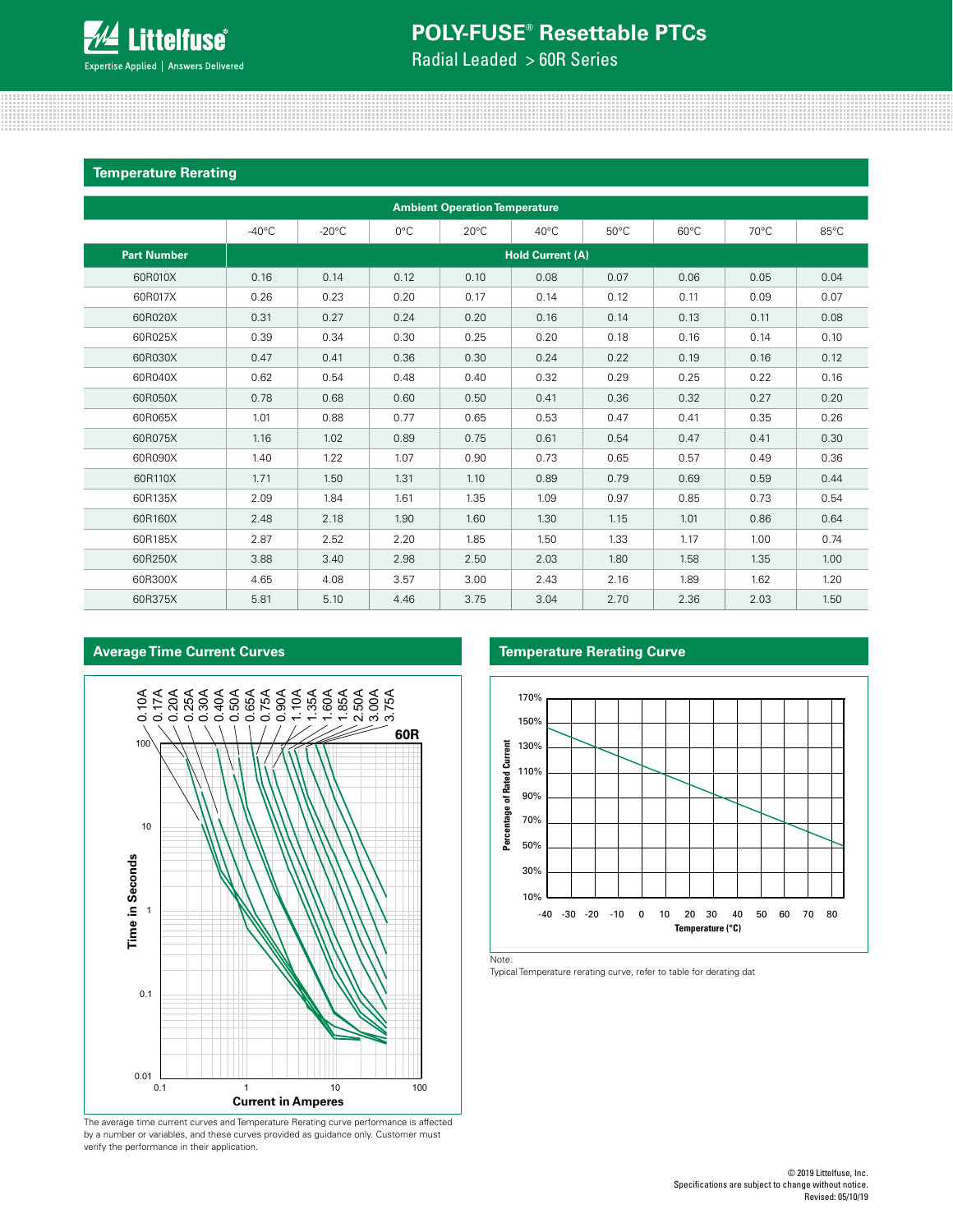

Radial Leaded > 60R Series

### **Soldering Parameters - Wave Soldering**

| <b>Pre-Heating Zone</b> | Refer to the condition recommended by the<br>flux manufacturer.<br>Max. ramping rate should not exceed 4°C/<br>Sec.                                                                                                                                  |  |  |  |  |
|-------------------------|------------------------------------------------------------------------------------------------------------------------------------------------------------------------------------------------------------------------------------------------------|--|--|--|--|
| <b>Soldering Zone</b>   | Max. solder temperature should not exceed<br>$260^{\circ}$ C<br>Time within 5°C of actual Max, solder<br>temperature within 3 - 5 seconds<br>Total time from 25°C room to Max, solder<br>temperature within 5 minutes including Pre-<br>Heating time |  |  |  |  |
| <b>Cooling Zone</b>     | Cooling by natural convection in air.<br>Max. ramping down rate should not exceed<br>6°C/Sec.                                                                                                                                                        |  |  |  |  |



### **Physical Specifications**

| <b>Lead Material</b>                | .20-.40A: Tin-plated Copper clad steel<br>.50-3.75A: Tin-plated Copper |
|-------------------------------------|------------------------------------------------------------------------|
| Soldering<br><b>Characteristics</b> | Solderability per MIL-STD-202,<br>Method 208                           |
| <b>Insulating Material</b>          | Cured, flame retardant epoxy polymer meets<br>UL94V-0 requirements.    |
| <b>Device Labeling</b>              | Marked with 'LF', voltage, current rating, and<br>date code            |

### **Additional Information**







### **Environmental Specifications**

| <b>Operating/Storage Temperature</b>                                 | $-40^{\circ}$ C to $+85^{\circ}$ C                                            |
|----------------------------------------------------------------------|-------------------------------------------------------------------------------|
| <b>Maximum Device Surface</b><br><b>Temperature in Tripped State</b> | $125^{\circ}$ C                                                               |
| <b>Passive Aging</b>                                                 | +85°C, 1000 hours<br>$-$ /+ 5% typical resistance change                      |
| <b>Humidity Aging</b>                                                | +85°C, 85% R.H., 1000 hours<br>$-/-$ 5% typical resistance change             |
| <b>Thermal Shock</b>                                                 | $+85^{\circ}$ C to -40 $^{\circ}$ C 10 times<br>30% typical resistance change |
| <b>Solvent Resistance</b>                                            | MIL-STD-202, Method 215                                                       |
| <b>Moisture Resistance Level</b>                                     | Level 1, J-STD-020                                                            |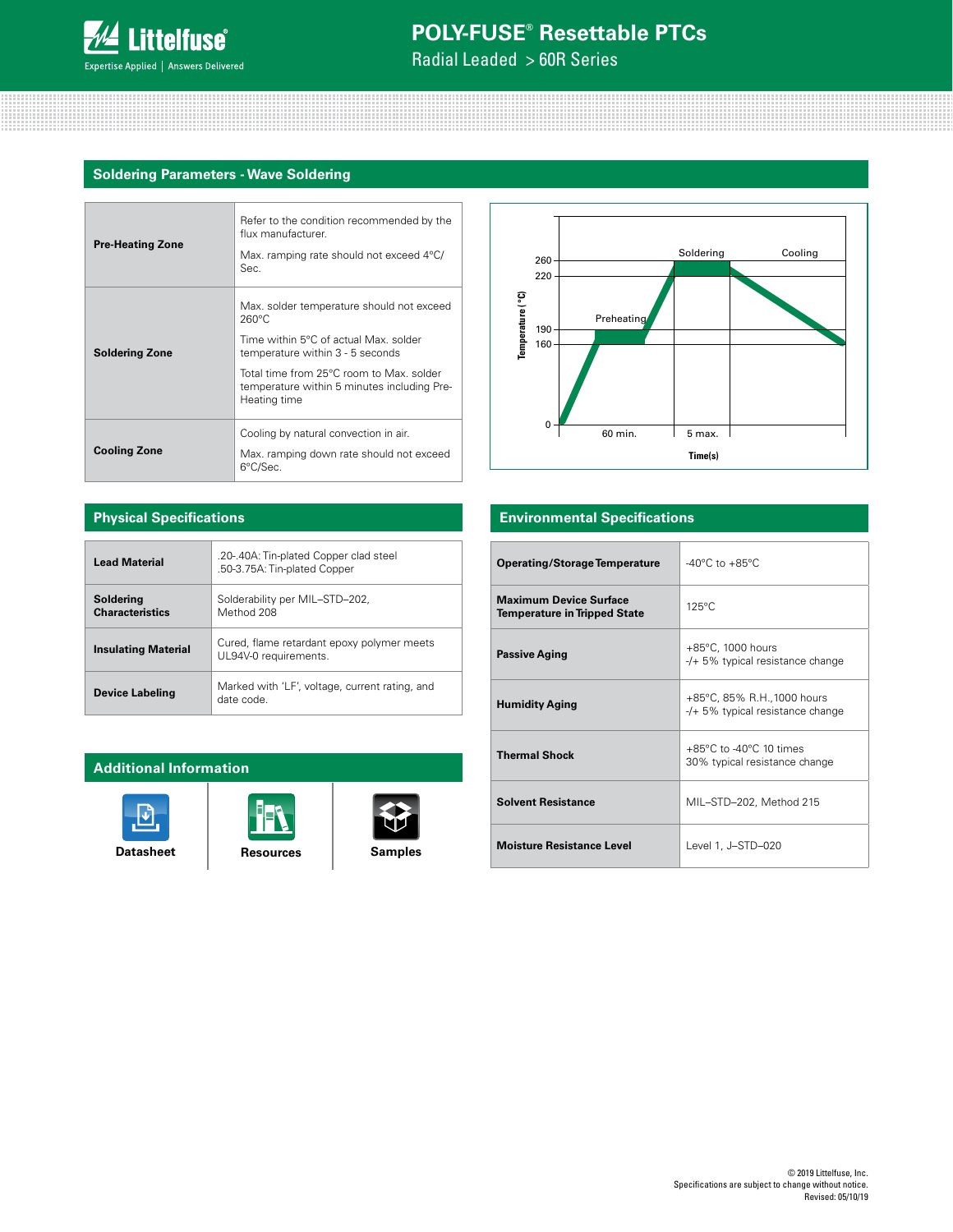

Radial Leaded > 60R Series

### **Dimensions**



### **Part Marking System**



|                              | A             |       | B             |      | $\mathbf{C}$  |      | D             |      | E             |      | F.            |      |               |      | <b>Physical Characteristics</b> |
|------------------------------|---------------|-------|---------------|------|---------------|------|---------------|------|---------------|------|---------------|------|---------------|------|---------------------------------|
| <b>Part</b><br><b>Number</b> | <b>Inches</b> | mm    | <b>Inches</b> | mm   | <b>Inches</b> | mm   | <b>Inches</b> | mm   | <b>Inches</b> | mm   | <b>Inches</b> | mm   | Lead (dia)    |      | <b>Material</b>                 |
|                              | Max.          | Max.  | Max.          | Max. | Typ.          | Typ. | Min.          | Min. | Max.          | Max. | Typ.          | Typ. | <b>Inches</b> | mm   |                                 |
| 60R010X                      | 0.29          | 7.4   | 0.50          | 12.7 | 0.20          | 5.1  | 0.30          | 7.6  | 0.12          | 3.1  | 0.047         | 1.2  | 0.02          | 0.51 | Sn/CuFe                         |
| 60R017X                      | 0.29          | 7.4   | 0.50          | 12.7 | 0.20          | 5.1  | 0.30          | 7.6  | 0.12          | 3.1  | 0.047         | 1.2  | 0.02          | 0.51 | Sn/CuFe                         |
| 60R020X                      | 0.29          | 7.4   | 0.46          | 11.7 | 0.20          | 5.1  | 0.30          | 7.6  | 0.12          | 3.1  | 0.047         | 1.2  | 0.02          | 0.51 | Sn/CuFe                         |
| 60R025X                      | 0.29          | 7.4   | 0.50          | 12.7 | 0.20          | 5.1  | 0.30          | 7.6  | 0.12          | 3.1  | 0.047         | 1.2  | 0.02          | 0.51 | Sn/CuFe                         |
| 60R030X                      | 0.29          | 7.4   | 0.50          | 12.7 | 0.20          | 5.1  | 0.30          | 7.6  | 0.12          | 3.1  | 0.047         | 1.2  | 0.02          | 0.51 | Sn/CuFe                         |
| 60R040X                      | 0.30          | 7.6   | 0.53          | 13.5 | 0.20          | 5.1  | 0.30          | 7.6  | 0.12          | 3.1  | 0.047         | 1.2  | 0.02          | 0.51 | Sn/CuFe                         |
| 60R050X                      | 0.31          | 7.9   | 0.54          | 13.7 | 0.20          | 5.1  | 0.30          | 7.6  | 0.12          | 3.1  | 0.047         | 1.2  | 0.02          | 0.51 | Sn/Cu                           |
| 60R065X                      | 0.37          | 9.4   | 0.57          | 14.5 | 0.20          | 5.1  | 0.30          | 7.6  | 0.12          | 3.1  | 0.047         | 1.2  | 0.02          | 0.51 | Sn/Cu                           |
| 60R075X                      | 0.40          | 10.2  | 0.59          | 15   | 0.20          | 5.1  | 0.30          | 7.6  | 0.12          | 3.1  | 0.047         | 1.2  | 0.02          | 0.51 | Sn/Cu                           |
| 60R090X                      | 0.44          | 11.2  | 0.62          | 15.8 | 0.20          | 5.1  | 0.30          | 7.6  | 0.12          | 3.1  | 0.047         | 1.2  | 0.02          | 0.51 | Sn/Cu                           |
| 60R110X                      | 0.51          | 13    | 0.72          | 18.2 | 0.20          | 5.1  | 0.30          | 7.6  | 0.12          | 3.1  | 0.055         | 1.4  | 0.03          | 0.81 | Sn/Cu                           |
| 60R135X                      | 0.53          | 13.58 | 0.78          | 19.8 | 0.20          | 5.1  | 0.30          | 7.6  | 0.12          | 3.1  | 0.055         | 1.4  | 0.03          | 0.81 | Sn/Cu                           |
| 60R160X                      | 0.60          | 15.36 | 0.85          | 21.6 | 0.20          | 5.1  | 0.30          | 7.6  | 0.12          | 3.1  | 0.055         | 1.4  | 0.03          | 0.81 | Sn/Cu                           |
| 60R185X                      | 0.66          | 16.76 | 0.91          | 23   | 0.20          | 5.1  | 0.30          | 7.6  | 0.12          | 3.1  | 0.055         | 1.4  | 0.03          | 0.81 | Sn/Cu                           |
| 60R250X                      | 0.78          | 19.93 | 1.03          | 26.2 | 0.40          | 10.2 | 0.30          | 7.6  | 0.12          | 3.1  | 0.055         | 1.4  | 0.03          | 0.81 | Sn/Cu                           |
| 60R300X                      | 0.91          | 23.11 | 1.15          | 29.3 | 0.40          | 10.2 | 0.30          | 7.6  | 0.12          | 3.1  | 0.055         | 1.4  | 0.03          | 0.81 | Sn/Cu                           |
| 60R375X                      | 1.04          | 26.3  | 1.22          | 31.1 | 0.40          | 10.2 | 0.30          | 7.6  | 0.12          | 3.1  | 0.055         | 1.4  | 0.03          | 0.81 | Sn/Cu                           |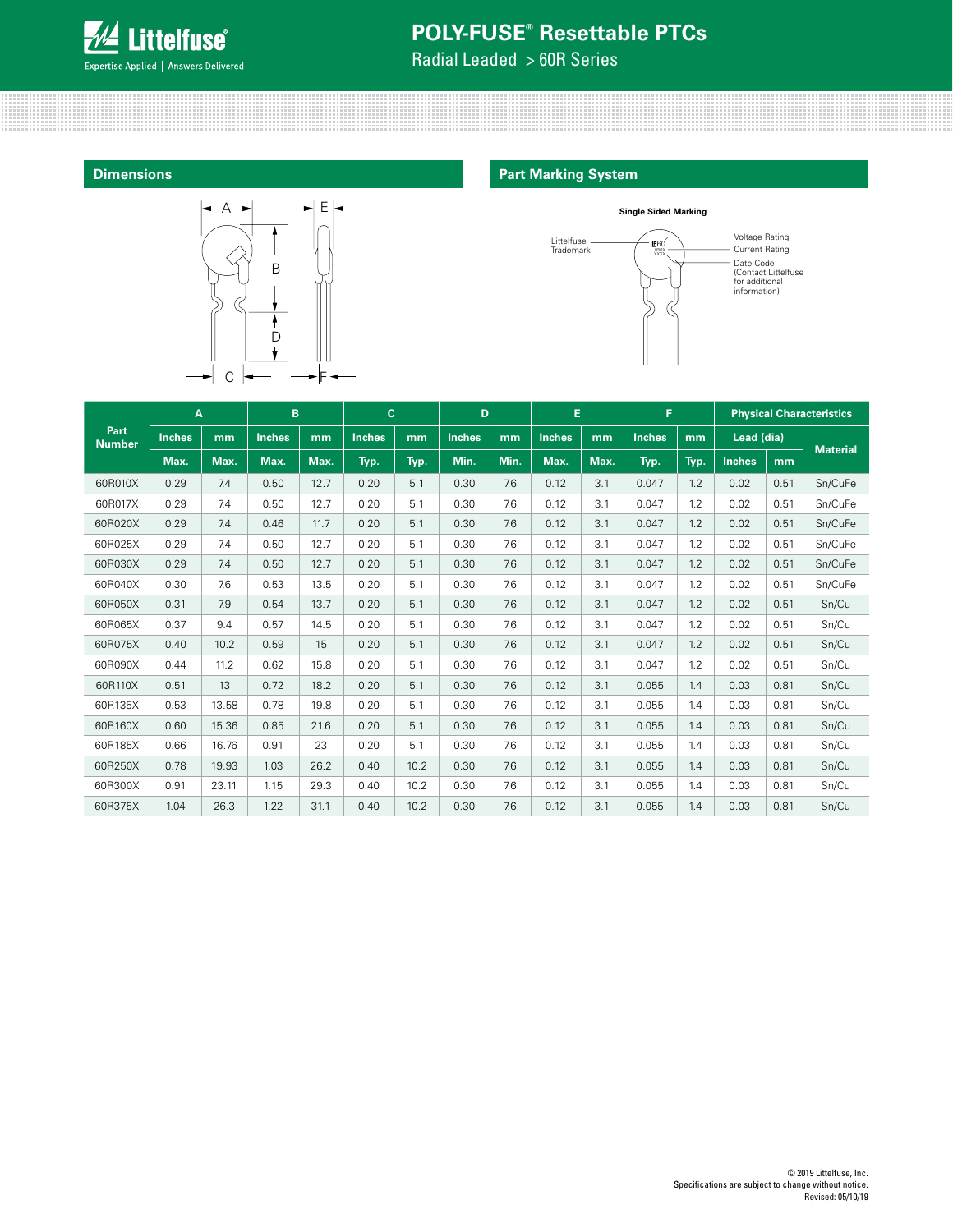

Radial Leaded > 60R Series

### **Part Ordering Number System**



#### **Packaging**

| <b>Part Number</b> | Ordering<br><b>Number</b> | $\frac{1_{\text{hold}}}{(A)}$ | I <sub>hold</sub> Code | <b>Packaging Option</b> | <b>Quantity</b> | <b>Quantity &amp; Packaging Codes</b> |
|--------------------|---------------------------|-------------------------------|------------------------|-------------------------|-----------------|---------------------------------------|
|                    | 60R010XU                  |                               |                        | <b>Bulk</b>             | 500             | U                                     |
| 60R010X            | 60R010XPR                 | 0.10                          | 010                    | Tape and Ammo           | 2000            | PR                                    |
|                    | 60R017XU                  |                               |                        | <b>Bulk</b>             | 500             | U                                     |
| 60R017X            | 60R017XPR                 | 0.20                          | 020                    | Tape and Ammo           | 2000            | PR                                    |
|                    | 60R020XU                  |                               |                        | <b>Bulk</b>             | 500             | U                                     |
| 60R020X            | 60R020XPR                 | 0.20                          | 020                    | Tape and Ammo           | 2000            | PR                                    |
|                    | 60R025XU                  |                               |                        | <b>Bulk</b>             | 500             | U                                     |
| 60R025X            | 60R025XPR                 | 0.25                          | 025                    | Tape and Ammo           | 2000            | PR                                    |
|                    | 60R030XU                  |                               |                        | <b>Bulk</b>             | 500             | U                                     |
| 60R030X            | 60R030XPR                 | 0.30                          | 030                    | Tape and Ammo           | 2000            | PR                                    |
|                    | 60R040XU                  |                               | 040                    | <b>Bulk</b>             | 500             | U                                     |
| 60R040X            | 60R040XPR                 | 0.40                          |                        | Tape and Ammo           | 2000            | PR                                    |
|                    | 60R050XU                  |                               |                        | <b>Bulk</b>             | 500             | U                                     |
| 60R050X            | 60R050XPR                 | 0.50                          | 050                    | Tape and Ammo           | 2000            | PR                                    |
|                    | 60R065XU                  | 0.65                          | 065                    | <b>Bulk</b>             | 500             | U                                     |
| 60R065X            | 60R065XPR                 |                               |                        | Tape and Ammo           | 2000            | PR                                    |
|                    | 60R075XU                  |                               | 075                    | <b>Bulk</b>             | 500             | U                                     |
| 60R075X            | 60R075XPR                 | 0.75                          |                        | Tape and Ammo           | 2000            | PR                                    |
| 60R090X            | 60R090XU                  | 0.90                          | 090                    | <b>Bulk</b>             | 500             | U                                     |
|                    | 60R090XPR                 |                               |                        | Tape and Ammo           | 2000            | PR                                    |
| 60R110X            | 60R110XU                  | 1.10                          | 110                    | <b>Bulk</b>             | 500             | U                                     |
|                    | 60R110XMR                 |                               |                        | Tape and Ammo           | 1000            | <b>MR</b>                             |
|                    | 60R135XF                  |                               |                        | <b>Bulk</b>             | 200             | F                                     |
| 60R135X            | 60R135XMR                 | 1.35                          | 135                    | Tape and Ammo           | 1000            | <b>MR</b>                             |
| 60R160X            | 60R160XF                  | 1.60                          | 160                    | <b>Bulk</b>             | 200             | F                                     |
|                    | 60R160XMR                 |                               |                        | Tape and Ammo           | 1000            | <b>MR</b>                             |
|                    | 60R185XF                  |                               |                        | <b>Bulk</b>             | 200             | F                                     |
| 60R185X            | 60R185XMR                 | 1.85                          | 185                    | Tape and Ammo           | 1000            | MR                                    |
|                    | 60R250XF                  |                               |                        | <b>Bulk</b>             | 200             | F                                     |
| 60R250X            | 60R250XMR                 | 2.50                          | 250                    | Tape and Ammo           | 1000            | <b>MR</b>                             |
| 60R300X            | 60R300XF                  | 3.00                          | 300                    | <b>Bulk</b>             | 200             | F                                     |
| 60R375X            | 60R375XH                  | 3.75                          | 375                    | <b>Bulk</b>             | 100             | Η                                     |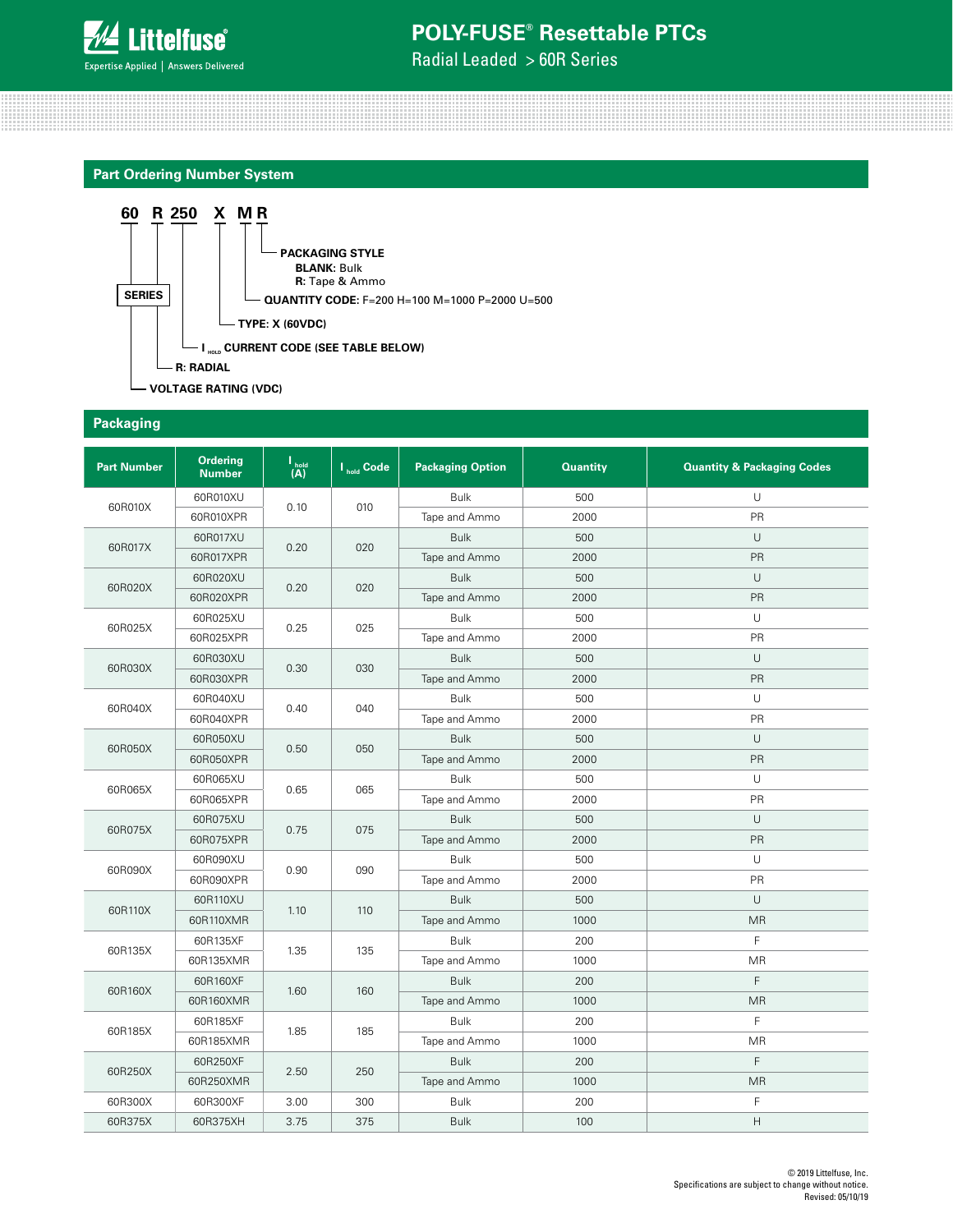

Radial Leaded > 60R Series

### **Tape and Ammo Specifications**

Devices taped using EIA468-B/IE286-2 standards. See table below and Figure 1 for details.

|                                                     |                          |                  | <b>Dimensions</b> |                |  |  |
|-----------------------------------------------------|--------------------------|------------------|-------------------|----------------|--|--|
| <b>Dimension</b>                                    | <b>EIA Mark</b>          | <b>IEC Mark</b>  | Dim. (mm)         | Tol. (mm)      |  |  |
| Carrier tape width                                  | W                        | W                | 18                | $-0.5 / +1.0$  |  |  |
| Hold down tape width                                | $W_{4}$                  | $W_{0}$          | 11                | min.           |  |  |
| Top distance between tape edges                     | $W_{6}$                  | $W_{2}$          | 3                 | max.           |  |  |
| Sprocket hole position                              | $W_{5}$                  | W,               | 9                 | $-0.5 / +0.75$ |  |  |
| Sprocket hole diameter*                             | $D_0$                    | $D_{0}$          | $\overline{4}$    | $-0.32 / +0.2$ |  |  |
| Abscissa to plane(straight lead)                    | H                        | H                | 18.5              | $-/- 3.0$      |  |  |
| Abscissa to plane(kinked lead)                      | $H_0$                    | $H_0$            | 16                | $-/- 0.5$      |  |  |
| Abscissa to top 60R010-60R090                       | $H_{1}$                  | Η,               | 32.2              | max.           |  |  |
| Abscissa to top 60R110-60R300                       | H,                       |                  | 47.5              | max.           |  |  |
| Overall width without lead protrusion:60R010-60R090 | $C_{1}$                  |                  | 42.5              | max.           |  |  |
| Overall width without lead protrusion:60R110-60R300 | ÷.                       |                  | 57                |                |  |  |
| Overall width with lead protrusion:60R010-60R090    | C <sub>2</sub>           |                  | 43.2              | max.           |  |  |
| Overall width with lead protrusion:60R110-60R300    | ÷,                       |                  | 58                |                |  |  |
| Lead protrusion                                     | $L_{1}$                  | Ι,               | 1.0               | max.           |  |  |
| Protrusion of cut out                               | L                        | L                | 11                | max.           |  |  |
| Protrusion beyond hold-down tape                    | $\mathsf{I}_2$           | $\mathsf{I}_{2}$ | Not specified     |                |  |  |
| Sprocket hole pitch:60R010-60R090                   | $P_0$                    | $P_0$            | 12.7              | $-/- 0.3$      |  |  |
| Sprocket hole pitch:60R110-60R300                   | $\mathsf{P}_{_{\!0}}$    | $P_0$            | 25.4              | $-/- 0.5$      |  |  |
| Pitch tolerance                                     | $\overline{\phantom{a}}$ |                  | 20 consecutive.   | $-/- 1$        |  |  |
| Device pitch:60R010-60R090                          | ÷,                       |                  | 12.7              | ä,             |  |  |
| Device pitch:60R110-60R300                          |                          |                  | 25.4              |                |  |  |
| Tape thickness                                      | t                        | t                | 0.9               | max.           |  |  |
| Tape thickness with splice                          | $t_{1}$                  |                  | 2.0               | max.           |  |  |
| Splice sprocket hole alignment                      | $\overline{\phantom{a}}$ |                  | $\mathbf 0$       | $-/- 0.3$      |  |  |
| Body lateral deviation                              | $\Delta h$               | $\Delta h$       | $\mathbf{0}$      | $-/-1.0$       |  |  |
| Body tape plane deviation                           | $\Delta p$               | $\Delta p$       | $\mathbf 0$       | $-/-1.3$       |  |  |
| Ordinate to adjacent component lead*:60R010-60R090  | $P_1$                    | $P_1$            | 3.81              | $-/- 0.7$      |  |  |
| Ordinate to adjacent component lead*:60R110-60R300  |                          |                  | 7.62              | $-/- 0.7$      |  |  |
| Lead spacing:60R010-60R185                          | F                        | F                | 5.08              | $-/- 0.8$      |  |  |
| Lead spacing:60R250-60R300                          | F                        | F                | 10.18             | $-/+ 0.8$      |  |  |

\*Differs from EIA Specification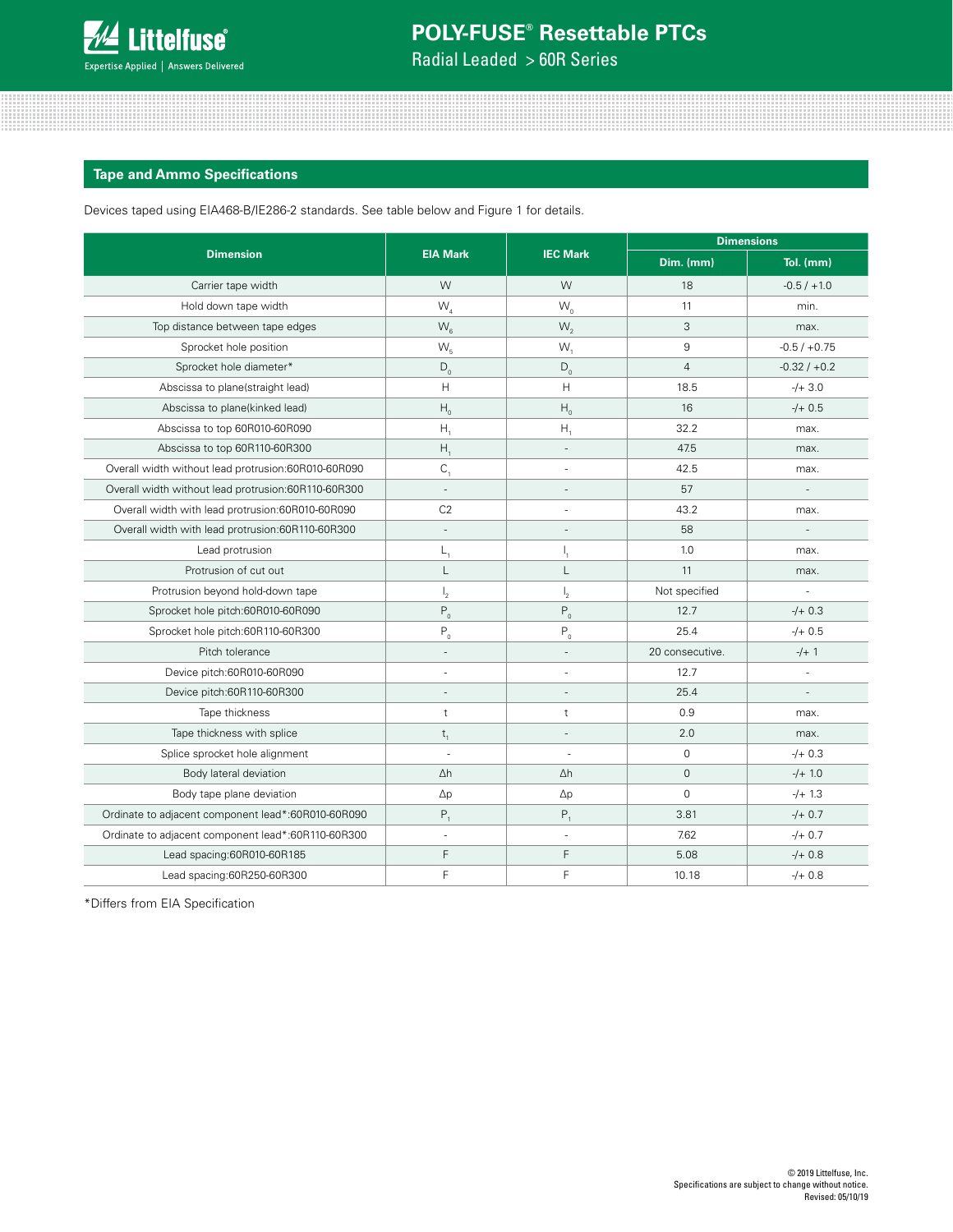

Radial Leaded > 60R Series

#### **Tape and Ammo Diagram**



#### **WARNING**

- Users shall independently assess the suitability of these devices for each of their applications
- Operation of these devices beyond the stated maximum ratings could result in damage to the devices and lead to electrical arcing and/or fire
- ective ● These devices are intended to protect against the effects of temporary over-current or over-temperature conditions and are not intended to perform as protective devices where such<br>conditions are expected to be repetitiv
- Exposure to silicon-based oils, solvents, electrolytes, acids, and similar materials can adversely affect the performance of these PPTC devices
- These devices undergo thermal expansion under fault conditions, and thus shall be provided with adequate space and be protected against mechanical stresses
- Circuits with inductance may generate a voltage (L di/dt) above the rated voltage of the PPTC device.